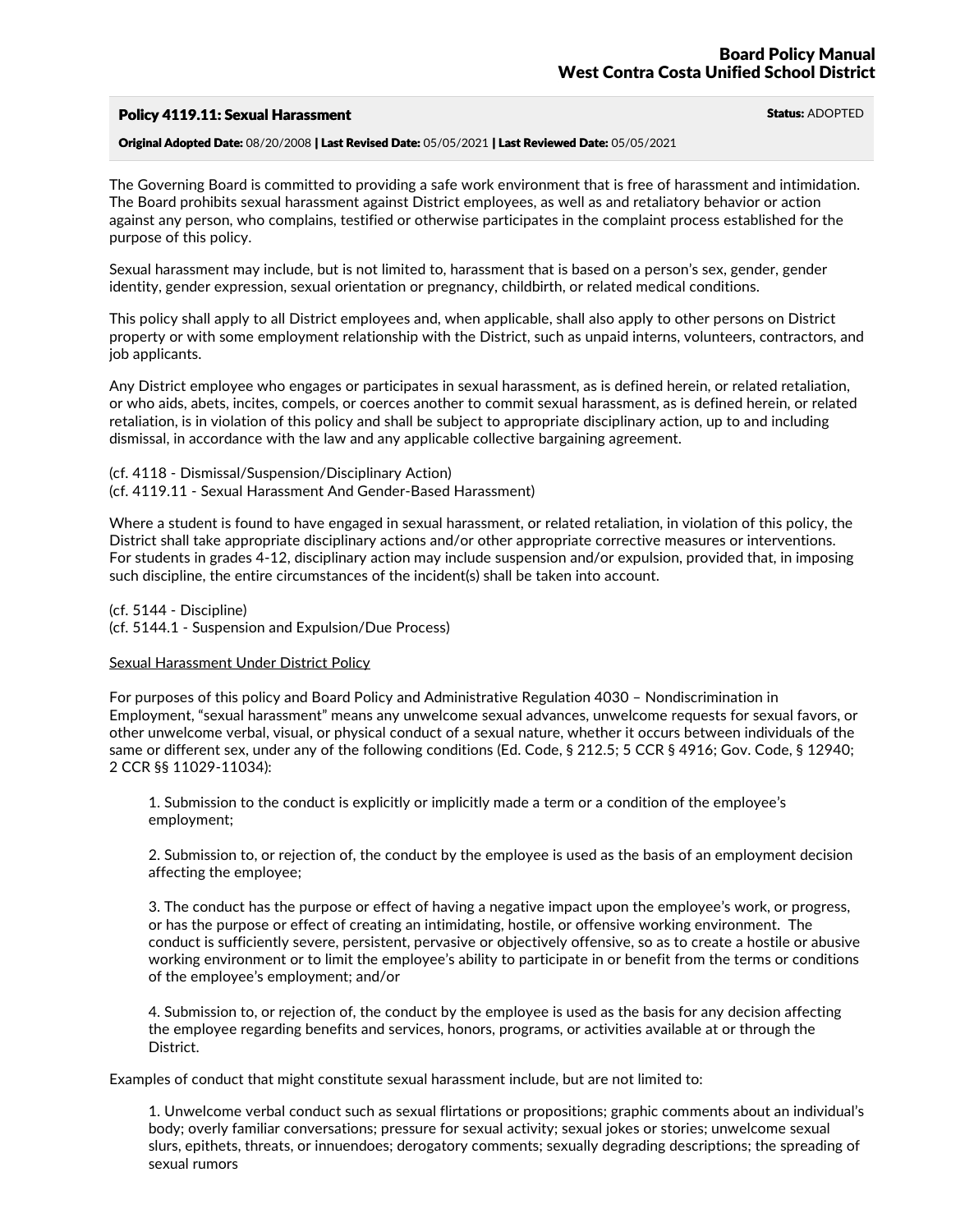2. Unwelcome visual conduct such as drawings, pictures, graffiti, or gestures; sexually explicit e-mails; displaying sexually suggestive objects; and/or

3. Unwelcome physical conduct such as massaging, grabbing, fondling, stroking, or brushing the body; touching an individual's body or clothes in an overly familiar or sexual way; cornering, blocking, leaning over, or impeding normal movements.

Any act of retaliation against an individual who reports a violation of this policy, or who participates in an investigation into alleged conduct prohibited by this policy, is prohibited.

### Sexual Harassment Under Title IX

Some sexual harassment prohibited by District policy, as described above, may also be prohibited under Title IX.<br>Under Title IX, sexual harassment toward an employee means conduct on the basis of sex that satisfies at leas of the following:

1. A District employee conditioning the provision of an aid, benefit, or service of the District on the employee's participation in unwelcome sexual conduct;

2. Unwelcome conduct determined by a reasonable individual to be so severe, pervasive, and objectively offensive that it effectively denies the employee equal access to the terms and/or conditions of employment; and/or

3. "Sexual assault" as defined in United States Code, title 20, section 1092(f)(6)(A)(v), "dating violence" as defined in United States Code, title 34, section 12291(a)(10), "domestic violence" as defined in United States Code, title 34, section 12291(a)(8), or "stalking" as defined in United States Code, title 34, section 12291(a)(30).

"Sexual assault" means actual or intentional physical sexual acts against an individual without consent that may include: rape, rape and seduction, sodomy, lewd and lascivious acts, oral copulation, sexual penetration, sexual battery, and sexual assault, as defined under Education Code section 48900(n) and Penal Code sections 261, 266c, 286, 288a, 289 and 243.4.

"Dating violence" means violence committed by an individual who is or has been in a social relationship of a romantic or intimate nature with the victim (34 U.S.C. § 12291(a)(10)).

"Domestic violence" means felony or misdemeanor crimes of violence committed by a current or former spouse or intimate partner of the victim, by an individual with whom the victim shares a child in common, by an individual who is cohabitating with or has cohabitated with the victim as a spouse or intimate partner, by an individual similarly situated to a spouse of the victim under the domestic or family violence laws of the jurisdiction receiving grant monies, or by any other individual against an adult or youth victim who is protected from that individual''s acts under the domestic or family violence laws (34 U.S.C. § 12291(a)(8)).

"Stalking" means engaging in a course of conduct directed at a specific individual that would cause a reasonable individual to: (A) fear for his or her safety or the safety of others; or (B) suffer substantial emotional distress (34 U.S.C. § 12291(a)(30)).

"Without consent" or "against that individual's will" may include force, duress, violence, fear of immediate harm, or an individual's inability to consent.

#### (cf. 4119.12 - Title IX Sexual Harassment Complaint Procedures)

#### Sexual Harassment Reports

Any district employee, or person covered by this policy, who feels that they have been subjected to sexual harassment, or related retaliation, in the performance of their District responsibilitiesor while on school grounds or participating in a District program or activity, is encouraged to immediately report the conduct to their supervisor or the District's Title IX Coordinator, identified below. Any employee who has knowledge of any incident of sexual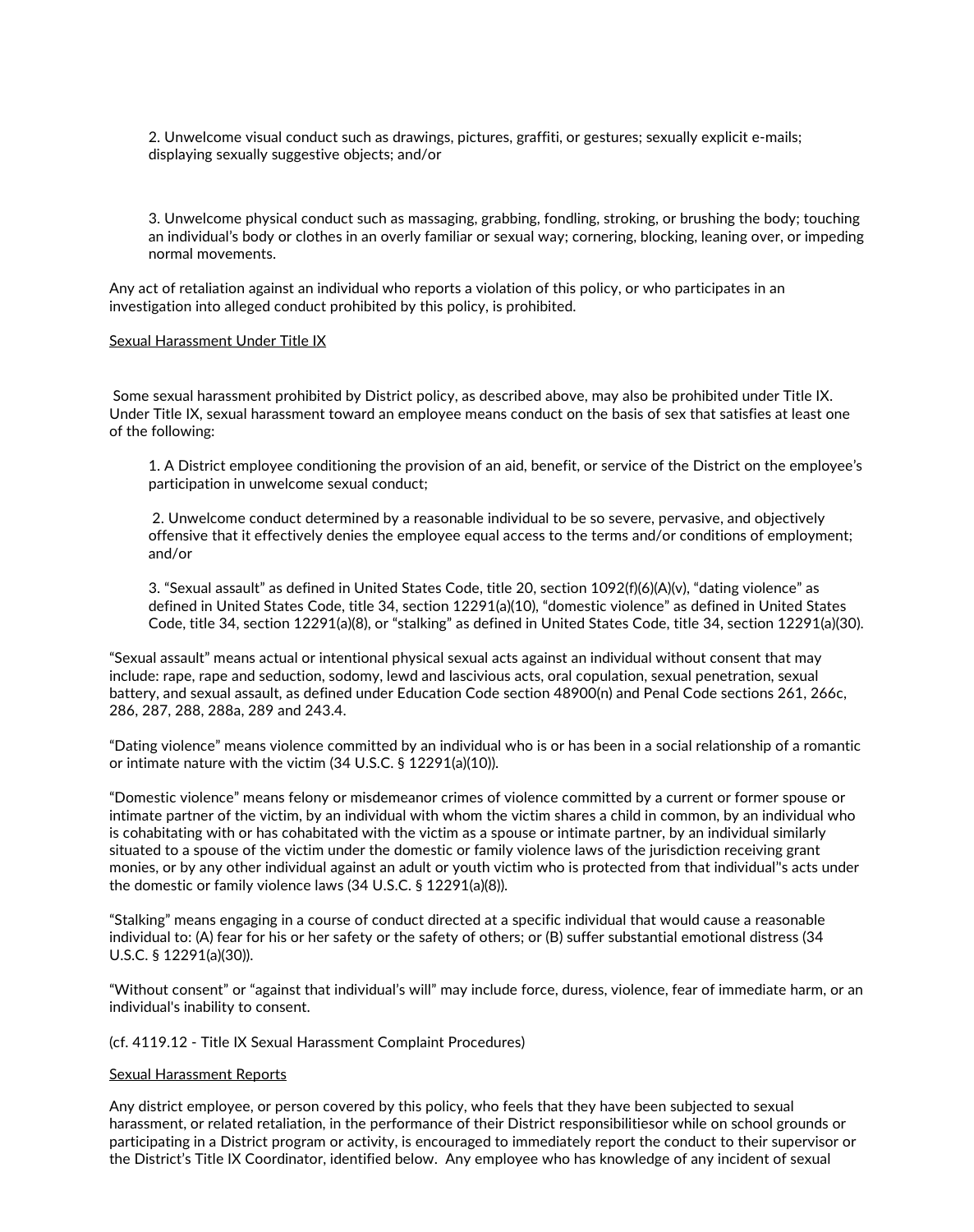harassment or related retaliation, by or against another employee or person covered under this policy, shall immediately report the incident to their direct supervisor or the District's Title IX Coordinator . A supervisor or administrator who receives a complaint of sexual harassment or related retaliation shall promptly notify the District's Title IX Coordinator.

## Title IX Coordinator

The District designates the position/individual identified below as responsible for coordinating its efforts to comply with Title IX of the Education Amendments of 1972, as well as to oversee, investigate, and/or resolve complaints alleging sexual harassment in accordance with Administrative Regulation 4030 – Nondiscrimination in Employment and Administrative Regulation 4119.12 – Title IX Sexual Harassment Complaint Procedures.

The Title IX Coordinator may be contacted at:

Rhonda Haney Director, Office of Educational Equity/Title IX Coordinator 1108 Bissell Avenue Richmond, CA 94801 Phone: (510) 307-4538 rhaney@wccusd.net

(cf. 4030 - Nondiscrimination in Employment) (cf. 4119.12 - Title IX Sexual Harassment Complaint Procedures)

All complaints and allegations of sexual harassment shall be kept confidential to the extent necessary to carry out the investigation or to take other subsequent necessary actions. (2 CCR 11023)

### Complaint Procedures

Title IX Complaints:

If the alleged conduct, if taken to be true, meets the definition sexual harassment under Title IX, as defined above, the complaint or allegation(s) shall be investigated or otherwise resolved in accordance with the procedures outlined in Title IX and AR 4119.12 – Title IX Sexual Harassment Complaint Procedures. This determination shall be made by the Title IX Coordinator. If a complaint does not rise to the level of sexual harassment under Title IX, it may need to be formally dismissed pursuant to Title IX and AR 4119.12.

All Other Sexual and Gender-Based Harassment Complaints:

If the alleged conduct, even if taken to be true, is sexual in nature or based on sex or gender, but does not meet the definition of sexual harassment under Title IX, the complaint or allegation(s) shall be investigated or otherwise resolved in accordance with the law and District procedures specified in AR 4030 – Nondiscrimination in Employment. This determination shall be made by the Title IX Coordinator.

(cf. 4030 - Nondiscrimination in Employment) (cf. 4119.12 - Title IX Sexual Harassment Complaints)

#### Preventative Measures

The Superintendent or designee shall take all actions necessary to ensure the prevention, investigation, and correction of sexual harassment, in accordance with the law and the corresponding administrative regulation, including but not limited to:

1. Providing training to employees in accordance with law and administrative regulation.

2. Publicizing and disseminating the District's sexual harassment policy to employees and others to whom the policy may apply.

3. Ensuring prompt, thorough, and fair investigation of complaints.

4. Taking timely and appropriate corrective/remedial action(s), which may require interim separation of the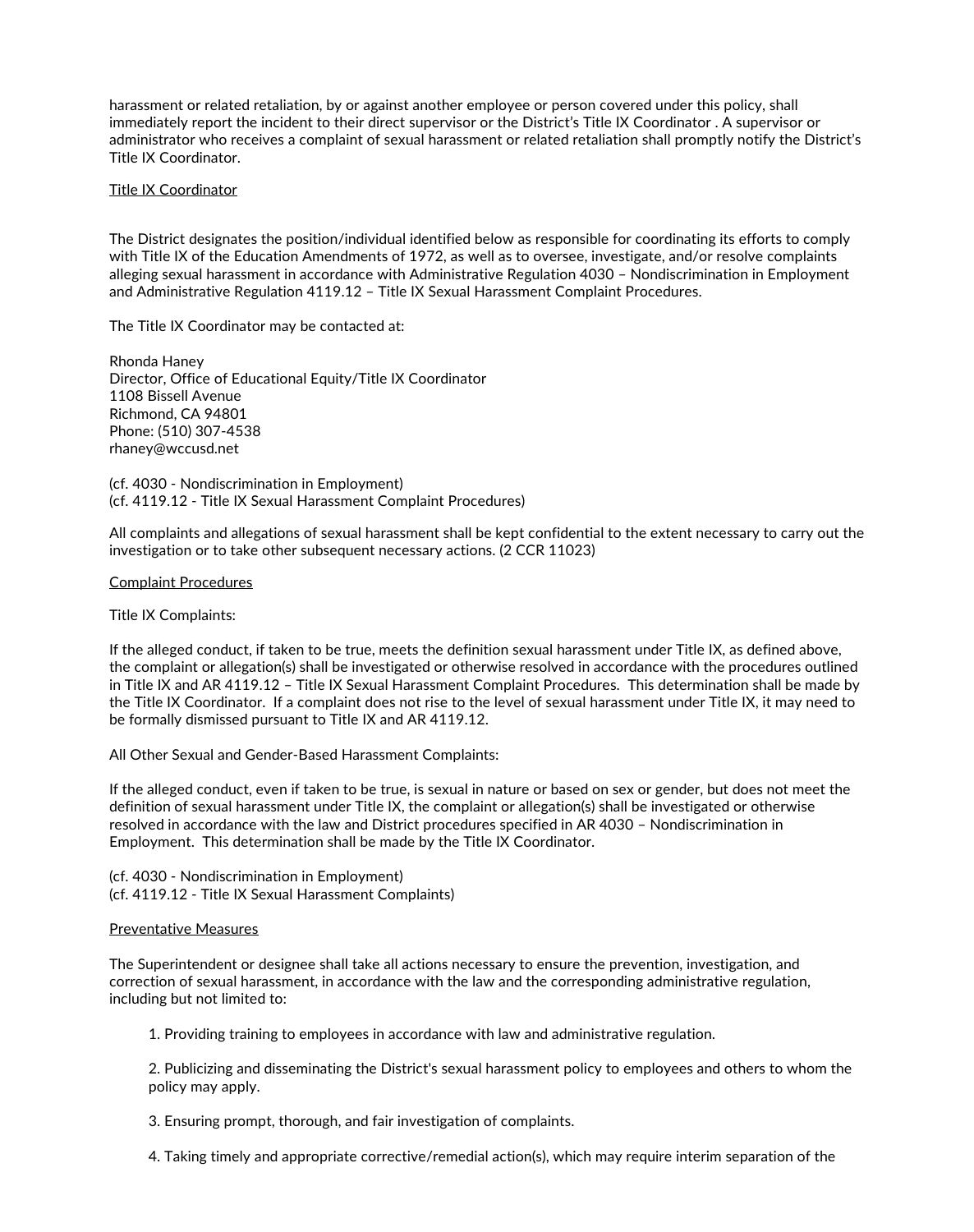complainant and the alleged harasser, and subsequent monitoring of developments.

5. Providing supportive measurers to both the complainant and the individual alleged to have perpetrated the conduct (respondent), as appropriate, including but not limited to, interim separation of the complainant and the respondent.

The Superintendent or designee shall periodically evaluate the effectiveness of the District's strategies to prevent and address sexual harassment and related retaliation. Such evaluation may involve conducting regular anonymous employee surveys to assess whether sexual harassment is occurring or is perceived to be tolerated, partnering with researchers or other agencies with the needed expertise to evaluate the District's prevention strategies, and using any other effective tool for receiving feedback on systems and/or processes. As necessary, changes shall be made to the sexual harassment policy, complaint procedures, or training.

#### Record-Keeping

In accordance with law, the Superintendent or designee shall maintain a record of all written complaints of harassment or discrimination, and related retaliation, to enable the District to monitor, address, and prevent repetitive behavior, in accordance with the District's applicable complaint procedure(s).

(cf. 3580 - District Records) (cf. 4030 - Nondiscrimination in Employment) (cf. 4119.12 - Title IX Sexual Harassment Complaint Procedures)

Legal Reference: EDUCATION CODE 200-262.4 Prohibition of discrimination on the basis of sex

GOVERNMENT CODE 12900-12996 Fair Employment and Housing Act, especially: 12940 Prohibited discrimination 12950 Sexual harassment; distribution of information 12950.1 Sexual harassment training

LABOR CODE 1101 Political activities of employees 1102.1 Discrimination: sexual orientation

CODE OF REGULATIONS, TITLE 2 Employment discrimination Retaliation Harassment and discrimination prevention and correction Sexual harassment training and education Terms, conditions, and privileges of employment

CODE OF REGULATIONS, TITLE 5 4900-4965 Nondiscrimination in elementary and secondary education programs receiving state financial assistance

UNITED STATES CODE, TITLE 20 1681-1688 Title IX prohibition against discrimination

UNITED STATES CODE, TITLE 42 2000e-2000e-17 Title VII, Civil Rights Act of 1964, as amended

CODE OF FEDERAL REGULATIONS, TITLE 34 106.1-106.9 Nondiscrimination on the basis of sex in education programs or activities 106.51-106.6182 Nondiscrimination on the basis of sex in employment in education program or activities

COURT DECISIONS Department of Health Services v. Superior Court of California, (2003) 31 Cal.4th 1026 Faragher v. City of Boca Raton, (1998) 118 S.Ct. 2275